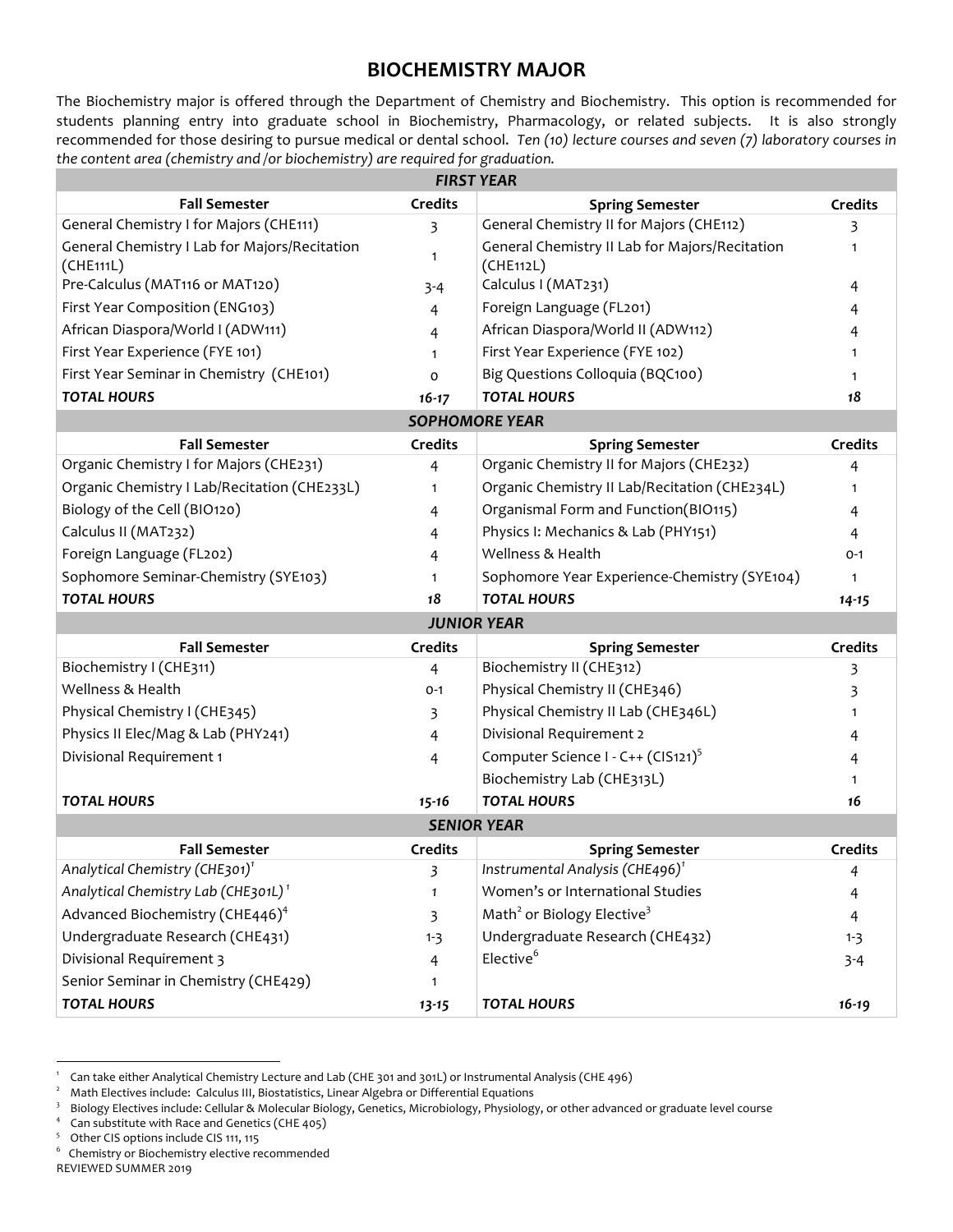## **CHEMISTRY MAJOR**

This option is recommended for those students seeking entry into graduate school in Chemistry and related fields.*Ten (10) lecture courses and seven (7) laboratory courses in the content area (chemistry/biochemistry) are required for graduation*

| <b>FIRST YEAR</b>                                          |                |                                                             |                |  |
|------------------------------------------------------------|----------------|-------------------------------------------------------------|----------------|--|
| <b>Fall Semester</b>                                       | <b>Credits</b> | <b>Spring Semester</b>                                      | <b>Credits</b> |  |
| General Chemistry I for Majors (CHE111)                    | 3              | General Chemistry II for Majors (CHE112)                    | 3              |  |
| General Chemistry I Lab for Majors/Recitation<br>(CHE111L) | $\mathbf{1}$   | General Chemistry II Lab for Majors/Recitation<br>(CHE112L) | $\mathbf{1}$   |  |
| Pre-Calculus (MAT116 or MAT120)                            | $3 - 4$        | Calculus I (MAT231)                                         | 4              |  |
| First Year Composition (ENG103)                            | 4              | Foreign Language (FL201)                                    | 4              |  |
| African Diaspora/World I (ADW111)                          | 4              | African Diaspora/World II (ADW112)                          | 4              |  |
| First Year Experience (FYE 101)                            | $\mathbf{1}$   | First Year Experience (FYE102)                              | 1              |  |
| First Year Seminar in Chemistry (CHE101)                   | o              | Big Questions Colloquia (BQC100)                            | 1              |  |
| <b>TOTAL HOURS</b>                                         | $16 - 17$      | <b>TOTAL HOURS</b>                                          | 18             |  |
|                                                            |                | <b>SOPHOMORE YEAR</b>                                       |                |  |
| <b>Fall Semester</b>                                       | <b>Credits</b> | <b>Spring Semester</b>                                      | <b>Credits</b> |  |
| Organic Chemistry I for Majors (CHE231)                    | $\overline{4}$ | Organic Chemistry II for Majors (CHE232)                    | 4              |  |
| Organic Chemistry I Lab/Recitation (CHE233L)               | 1              | Organic Chemistry II Lab/Recitation (CHE234L)               | 1              |  |
| Physics I: Mechanics & Lab (PHY151)                        | 4              | Physics II: Elec/Mag & Lab (PHY241)                         | 4              |  |
| Calculus II (MAT 232)                                      | 4              | Computer Science I – C++ $(CIS121)^2$                       | 4              |  |
| Foreign Language (FL202)                                   | 4              | Wellness & Health                                           | 1              |  |
| Sophomore Seminar-Chemistry (SYE103)                       | 1              | Sophomore Seminar-Chemistry (SYE104)                        | 1              |  |
| <b>TOTAL HOURS</b>                                         | 18             | <b>TOTAL HOURS</b>                                          | 15             |  |
|                                                            |                | <b>JUNIOR YEAR</b>                                          |                |  |
| <b>Fall Semester</b>                                       | <b>Credits</b> | <b>Spring Semester</b>                                      | <b>Credits</b> |  |
| Physical Chemistry I (CHE345)                              | 3              | Physical Chemistry II (CHE346)                              | 3              |  |
| Analytical Chemistry (CHE301)                              | 3              | Physical Chemistry II Lab (CHE346L)                         | 1              |  |
| Analytical Chemistry Lab (CHE301L)                         | 1              | Instrumental Analysis (CHE496)                              | 4              |  |
| Differential Equations (MAT365) <sup>1</sup>               | 4              | Divisional Requirement 2                                    | 4              |  |
| Divisional Requirement 1                                   | 4              | Wellness & Health                                           | 1              |  |
|                                                            |                |                                                             |                |  |
| <b>TOTAL HOURS</b>                                         | 15             | <b>TOTAL HOURS</b>                                          | 13             |  |
|                                                            |                | <b>SENIOR YEAR</b>                                          |                |  |
| <b>Fall Semester</b>                                       | <b>Credits</b> | <b>Spring Semester</b>                                      | <b>Credits</b> |  |
| Inorganic Chemistry (CHE421)                               | 3              | Biochemical Principles (CHE 410)                            | 3              |  |
| Inorganic Chemistry Lab (CHE421L)                          | $\mathbf{1}$   | Elective                                                    | 4              |  |
| Women's or International Studies                           | $\overline{4}$ | Divisional Requirement 3                                    | 4              |  |
| Chemistry Elective                                         | $\overline{4}$ | Senior Seminar in Chemistry (CHE429)                        | 1              |  |
| Undergraduate Research (CHE431) <sup>3</sup>               | $1 - 3$        |                                                             |                |  |
| <b>TOTAL HOURS</b>                                         | $13 - 15$      | <b>TOTAL HOURS</b>                                          | 12             |  |

<u>.</u>

<sup>&</sup>lt;sup>1</sup> Course strongly recommended

<sup>&</sup>lt;sup>2</sup> Other CIS options CIS 111, 115

<sup>&</sup>lt;sup>3</sup> Course strongly recommended

REVIEWED SUMMER 2019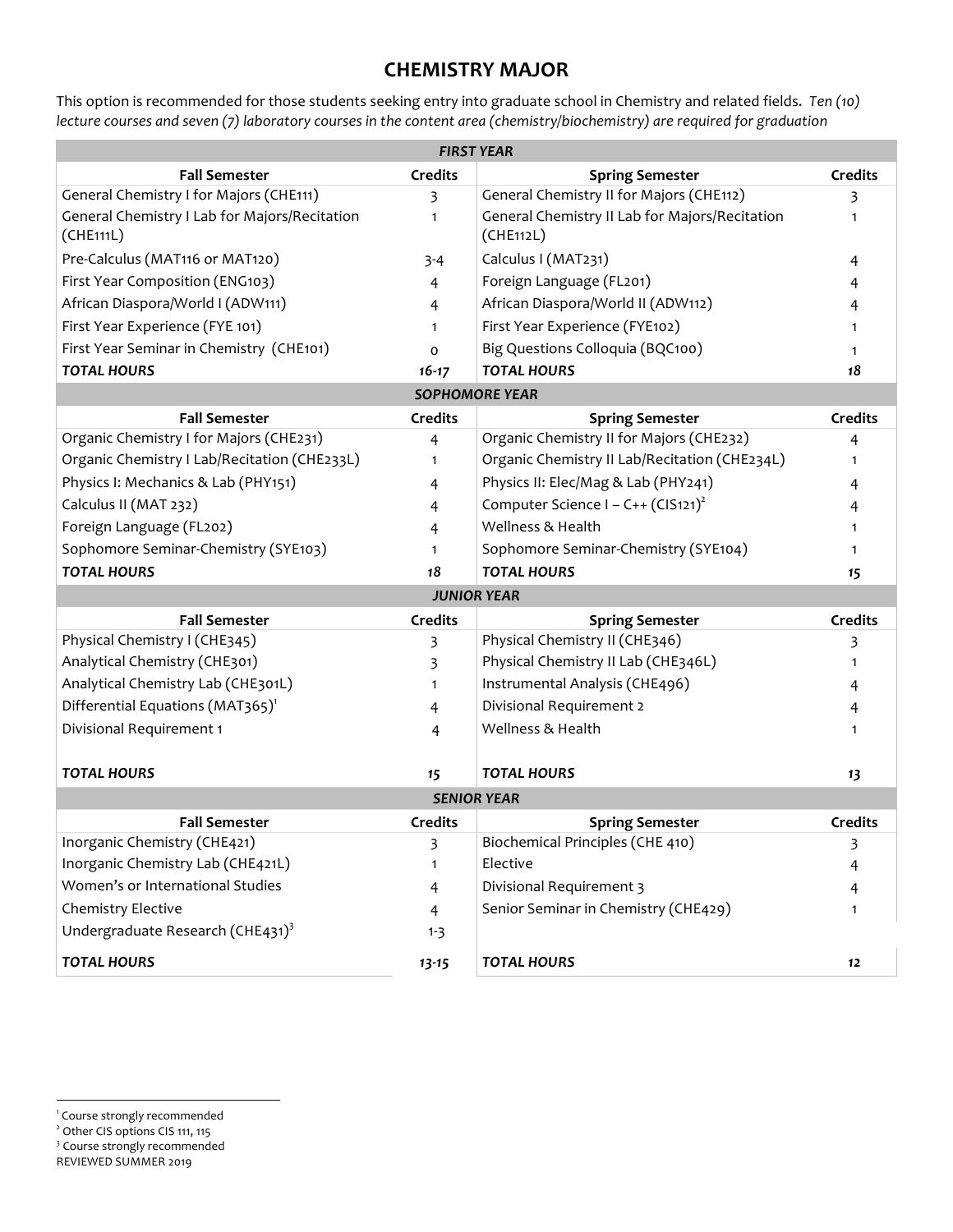## **CHEMISTRY MAJOR-***ACS Certification*

This option is approved by the American Chemical Society (ACS) and recommended for those students seeking entry into graduate school in Chemistry and related fields. *Ten (10) lecture courses and seven (7) laboratory courses in the content area (chemistry and/or biochemistry) are required for graduation. However, this option requires an additional advanced chemistry elective to be taken beyond the 10 lecture courses required for graduation.*

| <b>FIRST YEAR</b>                                          |                |                                                             |                |  |
|------------------------------------------------------------|----------------|-------------------------------------------------------------|----------------|--|
| <b>Fall Semester</b>                                       | <b>Credits</b> | <b>Spring Semester</b>                                      | <b>Credits</b> |  |
| General Chemistry I for Majors (CHE111)                    | 3              | General Chemistry II for Majors (CHE112)                    | 3              |  |
| General Chemistry I Lab for Majors/Recitation<br>(CHE111L) | 1              | General Chemistry II Lab for Majors/Recitation<br>(CHE112L) |                |  |
| Pre-Calculus (MAT116 or MAT120)                            | $3 - 4$        | Calculus I (MAT231)                                         | 4              |  |
| First Year Composition (ENG103)                            | 4              | Foreign Language (FL201)                                    | 4              |  |
| African Diaspora/World I (ADW111)                          | 4              | African Diaspora/World II (ADW112)                          | 4              |  |
| First Year Experience (FYE 101)                            | 1              | First Year Experience (FYE102)                              |                |  |
| First Year Seminar in Chemistry (CHE101)                   | $\mathsf{o}$   | Big Questions Colloquia (BQC100)                            | 1              |  |
| <b>TOTAL HOURS</b>                                         | $16 - 17$      | <b>TOTAL HOURS</b>                                          | 18             |  |
|                                                            |                | <b>SOPHOMORE YEAR</b>                                       |                |  |
| <b>Fall Semester</b>                                       | <b>Credits</b> | <b>Spring Semester</b>                                      | <b>Credits</b> |  |
| Organic Chemistry I for Majors (CHE231)                    | 4              | Organic Chemistry II for Majors (CHE232)                    | 4              |  |
| Organic Chemistry I Lab/Recitation (CHE233L)               | 1              | Organic Chemistry II Lab/Recitation (CHE234L)               | 1              |  |
| Physics I: Mechanics & Lab (PHY151)                        | 4              | Physics II: Elec/Mag & Lab (PHY241)                         | 4              |  |
| Calculus II (MAT 232)                                      | 4              | Computer Science I – C++ $(CIS121)^2$                       | 4              |  |
| Foreign Language (FL202)                                   | 4              | Wellness & Health                                           | $O-1$          |  |
| Sophomore Seminar-Chemistry (SYE103)                       | 1              | Sophomore Seminar-Chemistry (SYE104)                        |                |  |
| <b>TOTAL HOURS</b>                                         | 18             | <b>TOTAL HOURS</b>                                          | $14 - 15$      |  |
|                                                            |                | <b>JUNIOR YEAR</b>                                          |                |  |
| <b>Fall Semester</b>                                       | <b>Credits</b> | <b>Spring Semester</b>                                      | Credits        |  |
| Physical Chemistry I (CHE345)                              | 3              | Physical Chemistry II (CHE346)                              | 3              |  |
| Analytical Chemistry (CHE301)                              | 3              | Physical Chemistry II Lab (CHE346L)                         | 1              |  |
| Analytical Chemistry Lab (CHE301L)                         | 1              | Instrumental Analysis (CHE496)                              | 4              |  |
| Differential Equations (MAT365) <sup>1</sup>               | 4              | Elective                                                    | $3 - 4$        |  |
| Divisional Requirement 1                                   | 4              | Divisional Requirement 2                                    | 4              |  |
| Wellness & Health                                          | $O - 1$        |                                                             |                |  |
| <b>TOTAL HOURS</b>                                         | $15 - 16$      | <b>TOTAL HOURS</b>                                          | $15 - 16$      |  |
| <b>SENIOR YEAR</b>                                         |                |                                                             |                |  |
| <b>Fall Semester</b>                                       | <b>Credits</b> | <b>Spring Semester</b>                                      | <b>Credits</b> |  |
| Inorganic Chemistry (CHE421)                               | 3              | Biochemical Principles (CHE 410)                            | 3              |  |
| Inorganic Chemistry Lab (CHE421L)                          | 1              | Adv. Chem. Elective                                         | $3 - 4$        |  |
| Undergraduate Research (CHE431)                            | 3              | Divisional Requirement 3                                    | $\overline{4}$ |  |
| Women's or International Studies                           | $\overline{4}$ | Undergraduate Research (CHE432)                             | 3              |  |
| Elective                                                   | $3 - 4$        | Senior Seminar in Chemistry (CHE429)                        |                |  |
| <b>TOTAL HOURS</b>                                         | $14 - 15$      | <b>TOTAL HOURS</b>                                          | $14 - 15$      |  |

<sup>1</sup> Course strongly recommended

<sup>2</sup> Other CIS options CIS 111, 115

1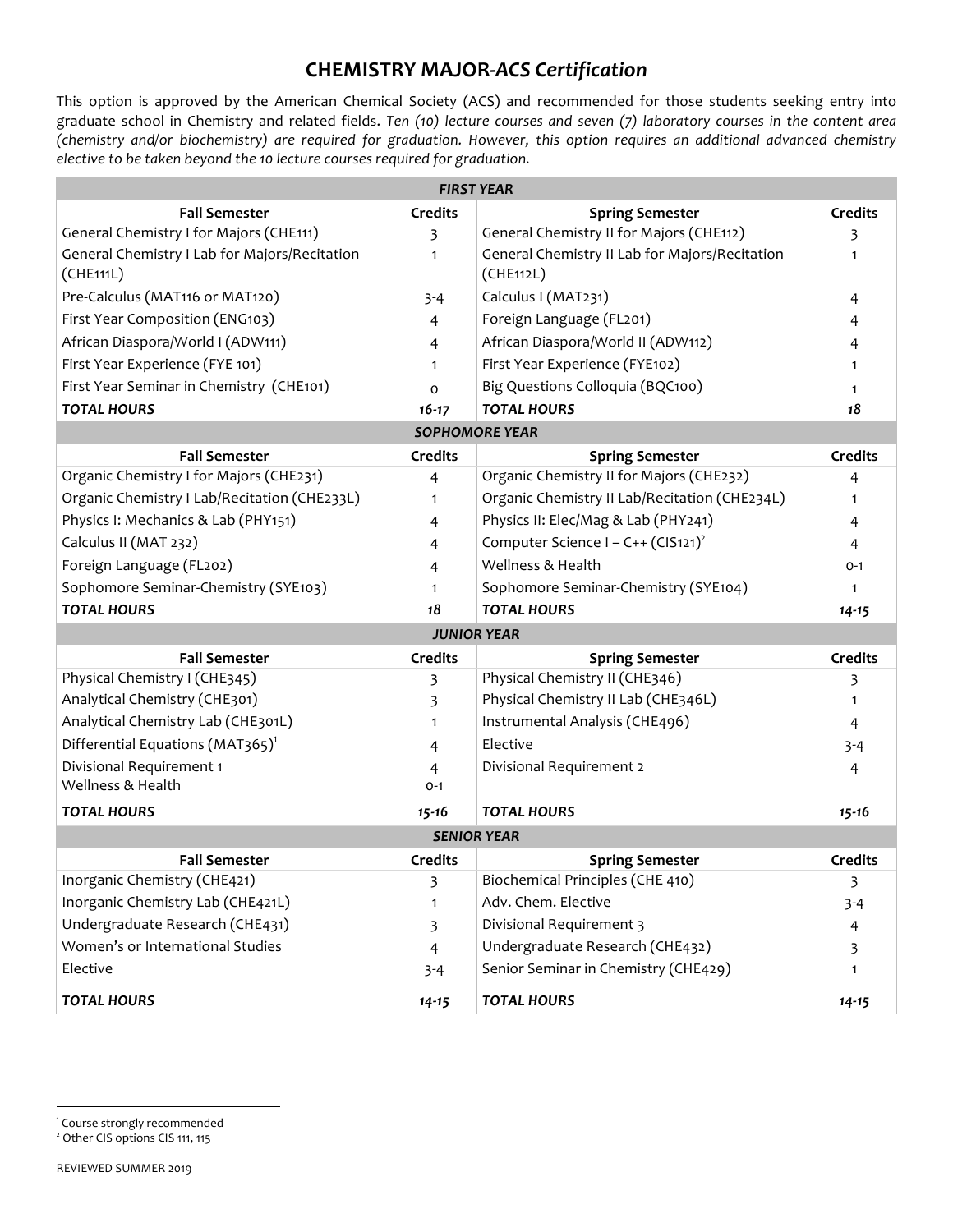## **CHEMISTRY DUAL DEGREE MAJOR**

This option is recommended for those desiring to transition into a partner institution to complete a degree in Chemical Engineering. *Ten (10) lecture courses and seven (7) laboratory courses in the content area (chemistry and/or biochemistry) are required for graduation. Eight (8) of the required ten (10) Chemistry content courses are listed in this sequence; the remaining two required Chemistry courses will be taken at the engineering institution upon approval.*

| <b>FIRST YEAR</b>                                |                |                                                |                |  |
|--------------------------------------------------|----------------|------------------------------------------------|----------------|--|
| <b>Fall Semester</b>                             | <b>Credits</b> | <b>Spring Semester</b>                         | <b>Credits</b> |  |
| General Chemistry I for Majors (CHE111)          | 3              | General Chemistry II for Majors (CHE112)       | 3              |  |
| General Chemistry I Lab for Majors/Recitation    | $\mathbf{1}$   | General Chemistry II Lab for Majors/Recitation | $\mathbf{1}$   |  |
| (CHE111L)                                        |                | (CHE112L)                                      |                |  |
| Calculus I (MAT231)                              | 4              | Calculus II (MAT232)                           | 4              |  |
| First Year Composition (ENG103)                  | 4              | Engineering Graphics (ERG102)                  | 3              |  |
| African Diaspora/World I (ADW111)                | 4              | African Diaspora/World II (ADW112)             | 4              |  |
| Introduction to Engineering (ERG101)             | $\overline{2}$ | Foreign Language (FL201)                       | 4              |  |
| First Year Seminar in Chemistry (CHE101)         | $\Omega$       | First Year Experience (FYE102)                 | 1              |  |
| First Year Experience (FYE101)                   | $\mathbf{1}$   | Big Question Colloquia (BQC100)                | 1              |  |
| <b>TOTAL HOURS</b>                               | 19             | <b>TOTAL HOURS</b>                             | 21             |  |
|                                                  |                | <b>SOPHOMORE YEAR</b>                          |                |  |
| <b>Fall Semester</b>                             | <b>Credits</b> | <b>Spring Semester</b>                         | <b>Credits</b> |  |
| Organic Chemistry I for Majors (CHE231)          | 4              | Organic Chemistry II for Majors (CHE232)       | 4              |  |
| Organic Chemistry I Lab/Recitation(CHE233L)      | $\mathbf{1}$   | Organic Chemistry II Lab/Recitation (CHE234L)  | $\mathbf{1}$   |  |
| Physics I: Mechanics & Lab (PHY151)              | 4              | Physics II: Elec/Mag & Lab (PHY241)            | 4              |  |
| Computer Science I – C++ (CIS121) <sup>3</sup>   | 4              | Calculus III (MAT324)                          | 4              |  |
| Foreign Language (FL202)                         | 4              | Divisional Requirement 1 (Humanities)          | 4              |  |
| Wellness & Health                                | $O - 1$        | Wellness & Health                              | $O - 1$        |  |
| Sophomore Seminar: Chemistry (SYE103)            | $\mathbf{1}$   | Sophomore Seminar: Chemistry (SYE104)          | $\mathbf{1}$   |  |
| <b>TOTAL HOURS</b>                               | $18 - 19$      | <b>TOTAL HOURS</b>                             | $18 - 19$      |  |
|                                                  |                | <b>JUNIOR YEAR</b>                             |                |  |
| <b>Fall Semester</b>                             | <b>Credits</b> | <b>Spring Semester</b>                         | <b>Credits</b> |  |
| Physical Chemistry I (CHE345)                    | 3              | Physical Chemistry II (CHE346)                 | 3              |  |
| Inorganic Chemistry (CHE421)                     | 3              | Physical Chemistry II Lab (CHE346L)            | $\mathbf{1}$   |  |
| Inorganic Chemistry Lab (CHE421L)                | $\mathbf{1}$   | Instrumental Analysis (CHE496)                 | 4              |  |
| Physics III: Optics & Lab (PHY 242) <sup>1</sup> | 4              | Linear Algebra (MAT214)                        | 4              |  |
| Differential Equations (MAT365)                  | 4              | Divisional Requirement 3 <sup>2</sup>          | 4              |  |
| Divisional Requirement 2 (Fine Arts)             | 4              | Women's/International Studies                  | 4              |  |
| <b>TOTAL HOURS</b>                               | 19             | <b>TOTAL HOURS</b>                             | 20             |  |
| <b>Senior Year</b>                               |                |                                                |                |  |

*Eight (8) of the required ten (10) Chemistry content courses are listed in this sequence; the remaining two required Chemistry courses will be taken at the engineering institution upon approval.*

1

<sup>&</sup>lt;sup>1</sup> If attending Georgia Tech, Physics III is not required

<sup>&</sup>lt;sup>2</sup> Must be a course in American History and either Microeconomics or Macroeconomics

<sup>&</sup>lt;sup>3</sup> Other CIS options include CIS 111, 115

REVIEWED SUMMER 2019